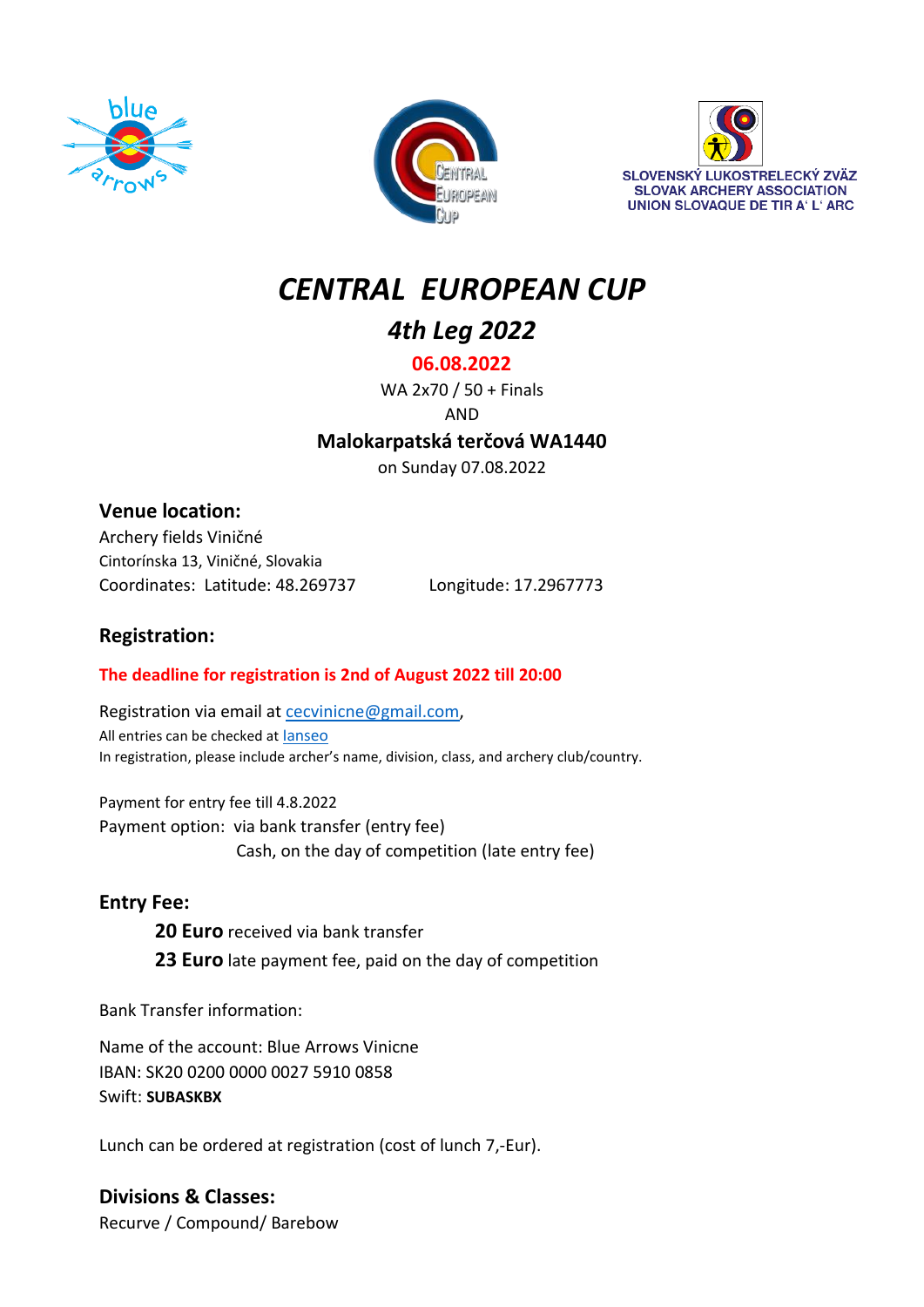Under 18 men, Under 18 women, Under 21 men, Under 21 women, Men, Women, 50+men, 50+women,

### **Time Schedule:**

08:30 – 09:00 Accreditation and equipment inspection

- 09:00 09:10 Official opening, team managers meeting
- 09:10 9:40 Warm up, 3 practice ends
- 9:40 12:40 Qualification, with 15min break after 6 ends
- 13:50 warm-up, Elimination + Finals (1/8, 1/4, 1/2, F),

# **Rules and Other Information's:**

- World Archery rules will Apply
- **30 seconds to shoot an arrow, one end is 180sec qualification/90sec elimination**
- The elimination round will be organized only in categories with 4 or more archers.
- No elimination for 50+ categories
- The jury of appeals will be established at the team manager's meeting
- Shades and seating will be provided for archers and their team members.
- Lunch can be ordered at registration.
- A refreshment shop will be open to purchase light snacks or beverages.

# SUNDAY COMPETITION **MALOKARPATSKÁ TERČOVÁ WA1440**

07.08.2022 WA Star

#### **Entry fee:** 25Eur

For archers competing at CEC on Saturday 20Eur.

### **Registration**: till 02.08.2022 via email at [cecarchery@gmail.com](mailto:cecarchery@gmail.com)

Entry fee to be paid via bank transfer to the above-mentioned account or cash at accreditation. Lunch can be ordered via email together with the registration.

### **Division and Classes:**

Recurve / Compound/ Barebow Under 18 men, Under 18 women, Under 21 men, Under 21 women, Men, Women, 50+men, 50+women,

**Format** WA1440 (144 arrows – 4 distances)